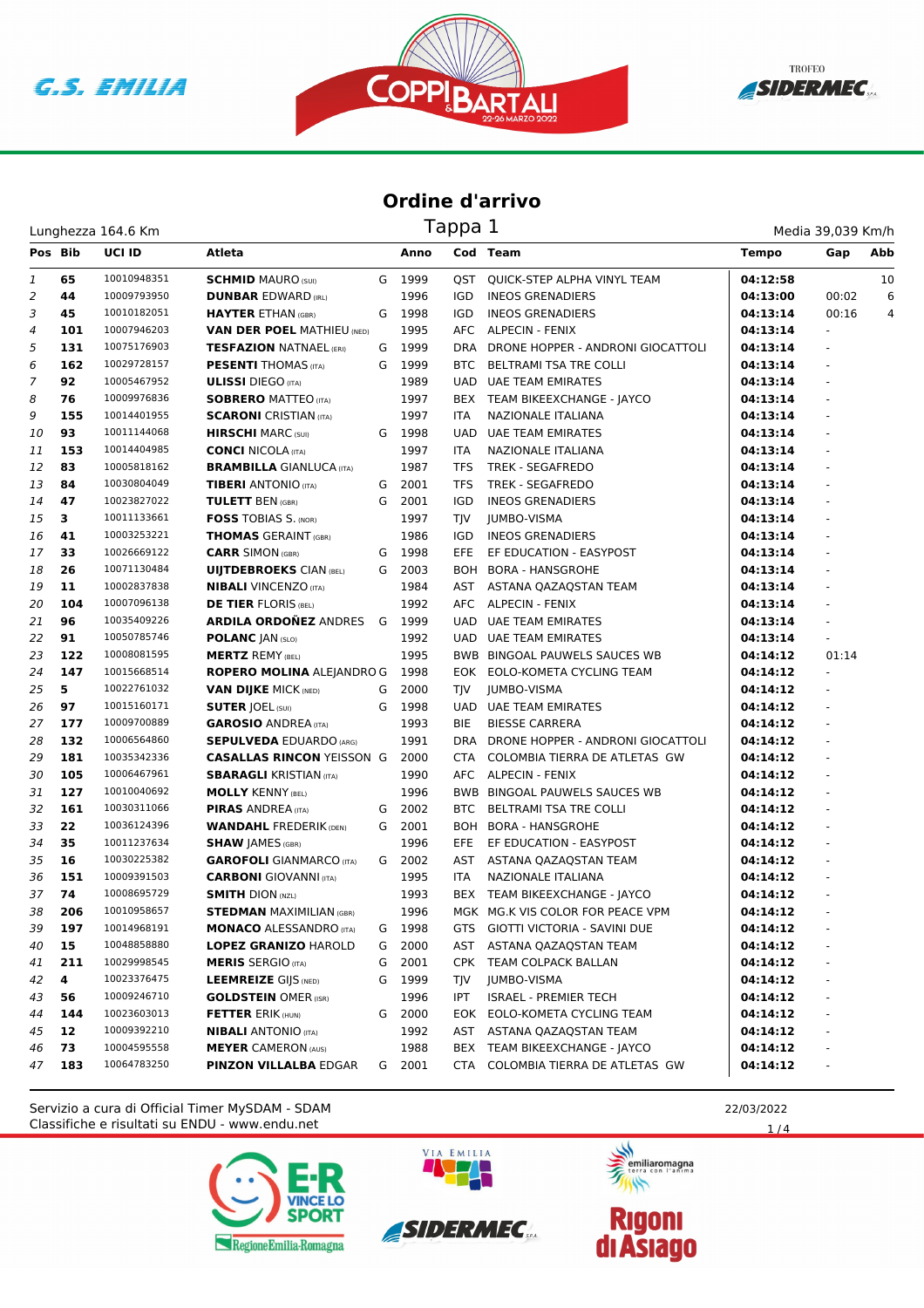





| Lunghezza 164.6 Km | Tappa <sub>+</sub> | Media 39,039 Km/h |
|--------------------|--------------------|-------------------|
|                    |                    |                   |

| Pos Bib |                | UCI ID      | Atleta                             |   | Anno   |            | Cod Team                              | <b>Tempo</b> | Abb<br>Gap               |
|---------|----------------|-------------|------------------------------------|---|--------|------------|---------------------------------------|--------------|--------------------------|
| 48      | 6              | 10023337170 | <b>VAN BELLE LOE (NED)</b>         | G | 2002   | TIV        | <b>JUMBO-VISMA</b>                    | 04:14:12     | ÷.                       |
| 49      | $\overline{7}$ | 10019759082 | <b>STAUNE-MITTET JOHANNES</b>      | G | 2002   | TJV        | <b>JUMBO-VISMA</b>                    | 04:14:12     | ÷.                       |
| 50      | 46             | 10005587887 | <b>PUCCIO</b> SALVATORE (ITA)      |   | 1989   | IGD        | <b>INEOS GRENADIERS</b>               | 04:14:12     |                          |
| 51      | 54             | 10007882242 | <b>NIV GUY (ISR)</b>               |   | 1994   | <b>IPT</b> | <b>ISRAEL - PREMIER TECH</b>          | 04:14:12     | ÷,                       |
| 52      | 112            | 10015829370 | <b>ZANA FILIPPO (ITA)</b>          | G | 1999   | <b>BCF</b> | <b>BARDIANI CSF FAIZANE'</b>          | 04:14:12     | ÷,                       |
| 53      | 117            | 10016283250 | <b>SANTAROMITA VILLA</b>           |   | G 1999 | <b>BCF</b> | <b>BARDIANI CSF FAIZANE'</b>          | 04:14:12     |                          |
| 54      | 72             | 10003205630 | <b>KANGERT TANEL (EST)</b>         |   | 1987   |            | BEX TEAM BIKEEXCHANGE - JAYCO         | 04:14:12     |                          |
| 55      | 14             | 10077709209 | <b>LOPEZ MORENO JUAN (COL)</b>     | G | 2001   | AST        | ASTANA QAZAQSTAN TEAM                 | 04:14:12     |                          |
| 56      | 71             | 10015723579 | <b>COLLEONI KEVIN (ITA)</b>        | G | 1999   |            | BEX TEAM BIKEEXCHANGE - JAYCO         | 04:14:12     | ä,                       |
| 57      | 182            | 10063599850 | <b>GOMEZ BECERRA GERMAN</b>        | G | 2001   | <b>CTA</b> | COLOMBIA TIERRA DE ATLETAS GW         | 04:14:12     | ÷.                       |
| 58      | 124            | 10009788189 | <b>TIZZA MARCO (ITA)</b>           |   | 1992   |            | BWB BINGOAL PAUWELS SAUCES WB         | 04:14:12     |                          |
| 59      | 154            | 10005397224 | <b>CANOLA MARCO (ITA)</b>          |   | 1988   | ITA        | <b>NAZIONALE ITALIANA</b>             | 04:14:12     |                          |
| 60      | 57             | 10023832880 | <b>HOLLYMAN MASON (GBR)</b>        | G | 2000   | <b>IPT</b> | <b>ISRAEL - PREMIER TECH</b>          | 04:14:12     |                          |
| 61      | 135            | 10016009832 | <b>CEPEDA JEFFERSON (ECU)</b>      | G | 1998   |            | DRA DRONE HOPPER - ANDRONI GIOCATTOLI | 04:14:12     | ÷.                       |
| 62      | 141            | 10006468870 | <b>CHRISTIAN MARK (GBR)</b>        |   | 1990   |            | EOK EOLO-KOMETA CYCLING TEAM          | 04:14:12     | ÷.                       |
| 63      | 187            | 10068247968 | <b>RICO LEMUS CRISTIAN DAVID G</b> |   | 2001   | <b>CTA</b> | COLOMBIA TIERRA DE ATLETAS GW         | 04:14:12     | $\omega$                 |
| 64      | 121            | 10011029890 | <b>WIRTGEN LUC (LUX)</b>           | G | 1998   |            | <b>BWB BINGOAL PAUWELS SAUCES WB</b>  | 04:14:12     |                          |
| 65      | 64             | 10005839885 | <b>CATTANEO MATTIA (ITA)</b>       |   | 1990   |            | OST QUICK-STEP ALPHA VINYL TEAM       | 04:14:12     |                          |
| 66      | 85             | 10004433789 | <b>GALLOPIN TONY (FRA)</b>         |   | 1988   | <b>TFS</b> | TREK - SEGAFREDO                      | 04:14:12     |                          |
| 67      | $\mathbf{2}$   | 10008653996 | <b>BOUWMAN KOEN (NED)</b>          |   | 1993   | TIV        | <b>JUMBO-VISMA</b>                    | 04:14:12     | ÷                        |
| 68      | 102            | 10007291754 | <b>RIESEBEEK OSCAR (NED)</b>       |   | 1992   |            | AFC ALPECIN - FENIX                   | 04:14:29     | 01:31                    |
| 69      | 115            | 10030102114 | <b>MARTINELLI ALESSIO (ITA)</b>    |   | G 2001 | <b>BCF</b> | <b>BARDIANI CSF FAIZANE'</b>          | 04:19:36     | 06:38                    |
| 70      | 137            | 10005658114 | <b>ZARDINI EDOARDO</b> (ITA)       |   | 1989   |            | DRA DRONE HOPPER - ANDRONI GIOCATTOLI | 04:21:51     | 08:53                    |
| 71      | 82             | 10007518894 | <b>PELLAUD SIMON (SUI)</b>         |   | 1992   | TFS        | TREK - SEGAFREDO                      | 04:21:51     | $\blacksquare$           |
| 72      | 175            | 10015920007 | <b>BELLERI MICHAEL (ITA)</b>       | G | 1999   | <b>BIE</b> | <b>BIESSE CARRERA</b>                 | 04:21:51     | ÷.                       |
| 73      | 226            | 10015154515 | <b>BALDACCINI DAVIDE (ITA)</b>     | G | 1998   |            | COR TEAM CORRATEC                     | 04:21:51     | $\omega$                 |
| 74      | 111            | 10010185788 | <b>COVILI LUCA (ITA)</b>           |   | 1997   | <b>BCF</b> | <b>BARDIANI CSF FAIZANE'</b>          | 04:21:51     | $\omega$                 |
| 75      | 113            | 10029928928 | <b>TOLIO</b> ALEX (ITA)            | G | 2000   | <b>BCF</b> | <b>BARDIANI CSF FAIZANE'</b>          | 04:21:51     | ÷,                       |
| 76      | 143            | 10038165642 | <b>GARCIA GONZALEZ SERGIO</b>      | G | 1999   |            | EOK EOLO-KOMETA CYCLING TEAM          | 04:21:51     | ä,                       |
| 77      | 125            | 10015678719 | <b>MEENS JOHAN (BEL)</b>           | G | 1999   |            | <b>BWB BINGOAL PAUWELS SAUCES WB</b>  | 04:21:51     |                          |
| 78      | 171            | 10029787367 | <b>CIUCCARELLI RICCARDO (ITA)</b>  | G | 2000   | <b>BIE</b> | <b>BIESSE CARRERA</b>                 | 04:21:51     |                          |
| 79      | 201            | 10010128905 | <b>WRIGHT PAUL (NZL)</b>           | G | 1998   |            | MGK MG.K VIS COLOR FOR PEACE VPM      | 04:21:51     |                          |
| 80      | 217            | 10029403108 | <b>PETRUCCI MATTIA (ITA)</b>       | G | 2000   |            | CPK TEAM COLPACK BALLAN               | 04:21:51     | $\omega$                 |
| 81      | 142            | 10015389234 | <b>RIVI SAMUELE (ITA)</b>          | G | 1998   |            | EOK EOLO-KOMETA CYCLING TEAM          | 04:21:51     | $\omega$                 |
| 82      | 62             | 10009971378 | <b>CAVAGNA RÉMI (FRA)</b>          |   | 1995   |            | QST QUICK-STEP ALPHA VINYL TEAM       | 04:21:51     |                          |
| 83      | 126            | 10010091216 | <b>MENTEN MILAN (BEL)</b>          |   | 1996   |            | BWB BINGOAL PAUWELS SAUCES WB         | 04:23:16     | 10:18                    |
| 84      | 152            | 10010166186 | <b>FEDELI ALESSANDRO</b> (ITA)     |   | 1996   | ITA        | NAZIONALE ITALIANA                    | 04:23:16     | ÷.                       |
| 85      | 237            | 10015135519 | <b>ZAMBELLI</b> SAMUELE (ITA)      |   | G 1998 | IWM.       | WORK SERVICE - VITALCARE - DYNATEK    | 04:23:16     | ä,                       |
| 86      | 195            | 10014407009 | <b>DALLA VALLE NICOLAS (ITA)</b>   |   | 1997   | GTS        | GIOTTI VICTORIA - SAVINI DUE          | 04:23:16     | $\overline{\phantom{a}}$ |
| 87      | 224            | 10014970720 | <b>MURGANO MARCO (ITA)</b>         | G | 1998   |            | COR TEAM CORRATEC                     | 04:23:16     |                          |
| 88      | 174            | 10054909155 | <b>NORDAL MATTIAS (DEN)</b>        | G | 2001   | BIE        | <b>BIESSE CARRERA</b>                 | 04:23:16     |                          |
| 89      | 53             | 10006060056 | <b>HOLLENSTEIN RETO (SUI)</b>      |   | 1985   | IPT        | <b>ISRAEL - PREMIER TECH</b>          | 04:23:16     |                          |
| 90      | 165            | 10030940455 | <b>FREDDI MATTEO</b> (ITA)         | G | 2001   |            | BTC BELTRAMI TSA TRE COLLI            | 04:23:16     |                          |
| 91      | 146            | 10011188124 | <b>MARTIN ROMERO DAVID (ESP)</b>   | G | 1999   |            | EOK EOLO-KOMETA CYCLING TEAM          | 04:23:16     |                          |
| 92      | 157            | 10014968801 | <b>FARESIN</b> EDOARDO (ITA)       | G | 1998   | ITA        | NAZIONALE ITALIANA                    | 04:23:16     |                          |
| 93      | 176            | 10053817907 | <b>FOLDAGER ANDERS (DEN)</b>       | G | 2001   | BIE        | <b>BIESSE CARRERA</b>                 | 04:23:16     |                          |
| 94      | 25             | 10010966236 | <b>GAMPER PATRICK (AUT)</b>        |   | 1997   |            | BOH BORA - HANSGROHE                  | 04:23:16     |                          |

Classifiche e risultati su ENDU - www.endu.net Servizio a cura di Official Timer MySDAM - SDAM 22/03/2022







 $2/4$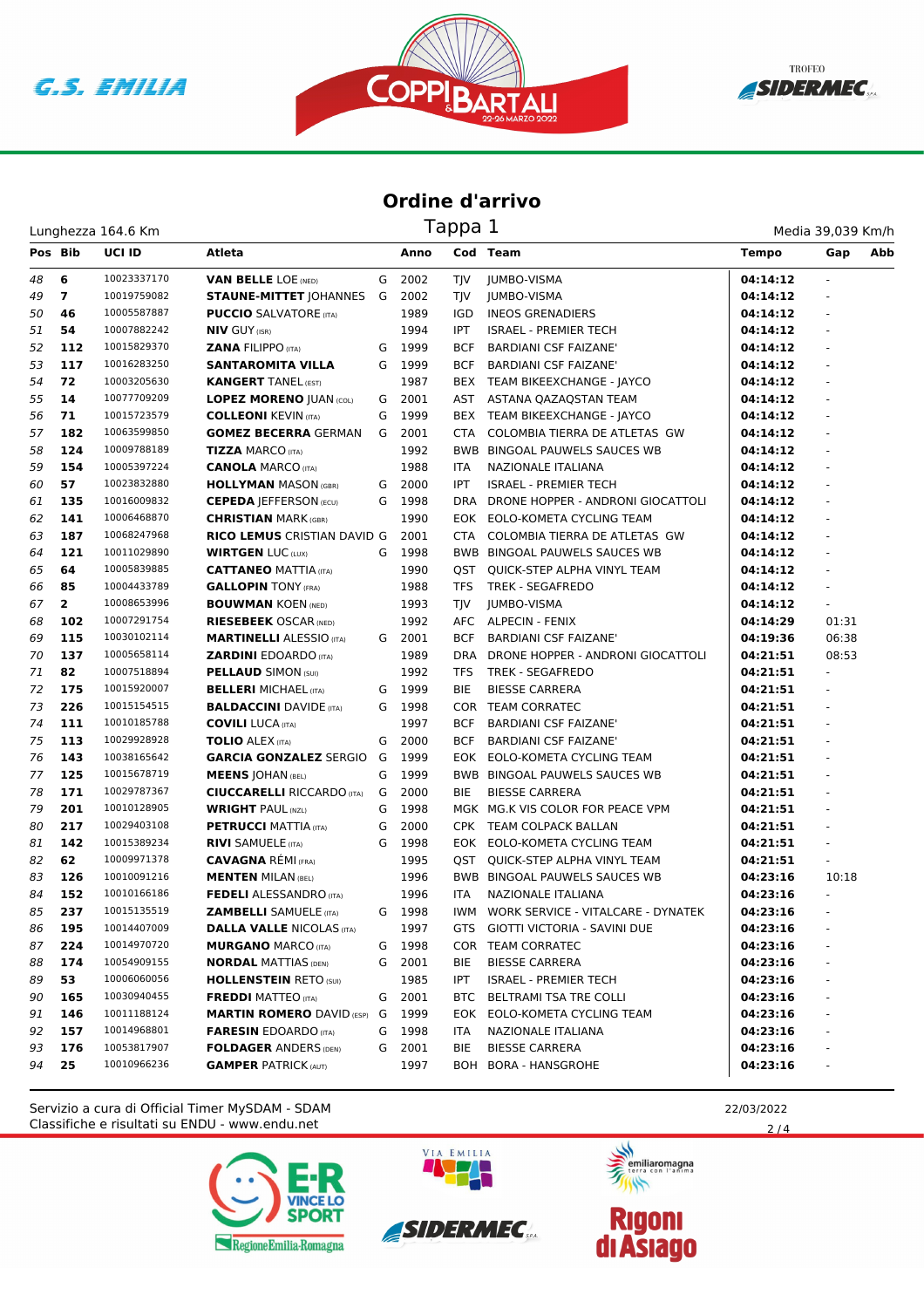





Lunghezza 164.6 Km

| Media 39,039 Km/h |  |
|-------------------|--|
|                   |  |

| Pos Bib |         | <b>UCI ID</b> | Atleta                               |   | Anno |            | Cod Team                              | <b>Tempo</b> | Gap    | Abb |
|---------|---------|---------------|--------------------------------------|---|------|------------|---------------------------------------|--------------|--------|-----|
| 95      | 156     | 10029878408   | <b>PETRELLI</b> GABRIELE (ITA)       | G | 2000 | <b>ITA</b> | NAZIONALE ITALIANA                    | 04:23:16     |        |     |
| 96      | 215     | 10030302376   | <b>BALESTRA LORENZO (ITA)</b>        | G | 2002 | <b>CPK</b> | TEAM COLPACK BALLAN                   | 04:23:16     |        |     |
| 97      | 133     | 10005390958   | <b>BISOLTI ALESSANDRO</b> (ITA)      |   | 1985 |            | DRA DRONE HOPPER - ANDRONI GIOCATTOLI | 04:23:16     |        |     |
| 98      | 207     | 10023491663   | <b>CAROLLO</b> FRANCESCO (ITA)       | G | 2000 |            | MGK MG.K VIS COLOR FOR PEACE VPM      | 04:23:16     |        |     |
| 99      | 77      | 10009812239   | <b>MAAS JAN (NED)</b>                |   | 1996 |            | BEX TEAM BIKEEXCHANGE - JAYCO         | 04:23:16     |        |     |
| 100     | 13      | 10036104895   | <b>NURLYKHASSYM</b>                  | G | 2000 | AST        | ASTANA QAZAQSTAN TEAM                 | 04:23:16     |        |     |
| 101     | 63      | 10009966530   | <b>KNOX JAMES (GBR)</b>              |   | 1995 | QST        | QUICK-STEP ALPHA VINYL TEAM           | 04:23:16     |        |     |
| 102     | 202     | 10019372601   | <b>DOUBLE PAUL (GBR)</b>             |   | 1996 |            | MGK MG.K VIS COLOR FOR PEACE VPM      | 04:23:16     |        |     |
| 103 31  |         | 10008663090   | <b>BETTIOL ALBERTO (ITA)</b>         |   | 1993 | EFE        | EF EDUCATION - EASYPOST               | 04:23:16     |        |     |
| 104     | 234     | 10015134004   | <b>ZANDRI FRANCESCO (ITA)</b>        |   | 1997 | IWM        | WORK SERVICE - VITALCARE - DYNATEK    | 04:23:16     |        |     |
| 105 34  |         | 10004759650   | <b>HOWES ALEX (USA)</b>              |   | 1988 | EFE        | EF EDUCATION - EASYPOST               | 04:23:16     |        |     |
| 106 116 |         | 10074308347   | <b>NIERI</b> ALESSIO (ITA)           | G | 2001 | BCF        | <b>BARDIANI CSF FAIZANE'</b>          | 04:23:16     |        |     |
| 107     | 233     | 10014478343   | <b>COLOMBO RAUL (ITA)</b>            |   | 1996 | <b>IWM</b> | WORK SERVICE - VITALCARE - DYNATEK    | 04:23:16     |        |     |
| 108     | 134     | 10054774466   | <b>ROJAS VEGA BRANDON</b>            | G | 2002 | DRA        | DRONE HOPPER - ANDRONI GIOCATTOLI     | 04:23:16     |        |     |
| 109     | 114     | 10015920714   | <b>EL GOUZI OMAR (ITA)</b>           | G | 1999 | BCF        | <b>BARDIANI CSF FAIZANE'</b>          | 04:23:16     |        |     |
| 110     | 186     | 10035396694   | <b>PINEDA PINEDA RAFAEL</b>          | G | 1999 | CTA        | COLOMBIA TIERRA DE ATLETAS GW         | 04:23:16     |        |     |
| 111     | 185     | 10054150838   | <b>MANCIPE PUIN ANDRES</b>           | G | 2002 | CTA        | COLOMBIA TIERRA DE ATLETAS GW         | 04:23:16     |        |     |
| 112     | 52      | 10003085994   | <b>HERMANS BEN (BEL)</b>             |   | 1986 | <b>IPT</b> | <b>ISRAEL - PREMIER TECH</b>          | 04:23:16     |        |     |
| 113     | 43      | 10010087778   | <b>DE PLUS LAURENS (BEL)</b>         |   | 1995 | IGD        | <b>INEOS GRENADIERS</b>               | 04:23:16     |        |     |
|         | 114 231 | 10030344715   | <b>BORTOLUZZI GIOVANNI (ITA)</b>     | G | 2002 | IWM        | WORK SERVICE - VITALCARE - DYNATEK    | 04:23:16     |        |     |
| 115 236 |         | 10014405490   | <b>LUCCA RICCARDO</b> (ITA)          |   | 1997 | IWM.       | WORK SERVICE - VITALCARE - DYNATEK    | 04:23:16     |        |     |
| 116     | 107     | 10016485839   | <b>VAN DEN BOSSCHE FABIO (BEL) G</b> |   | 2000 | AFC        | ALPECIN - FENIX                       | 04:23:16     | ÷.     |     |
| 117     | 191     | 10011151950   | <b>SZARKA GERGELY (HUN)</b>          | G | 1998 | GTS        | GIOTTI VICTORIA - SAVINI DUE          | 04:26:38     | 13:40  |     |
| 118     | 184     | 10084684519   | <b>VARGAS HERNANDEZ</b>              | G | 2003 | <b>CTA</b> | COLOMBIA TIERRA DE ATLETAS GW         | 04:26:38     | $\sim$ |     |
| 119     | 193     | 10009845076   | <b>BROGI</b> ADRIANO (ITA)           |   | 1991 | GTS        | GIOTTI VICTORIA - SAVINI DUE          | 04:26:38     |        |     |
| 120 81  |         | 10007527584   | LIEPINS EMILS (LAT)                  |   | 1992 | TFS        | <b>TREK - SEGAFREDO</b>               | 04:27:47     | 14:49  |     |
| 121     | 196     | 10056601605   | <b>MALNASI JOZSEF-ATTILA (ROU)</b>   | G | 1998 | GTS        | GIOTTI VICTORIA - SAVINI DUE          | 04:27:47     | ÷.     |     |
|         | 122 222 | 10030100393   | <b>OLIVERO</b> SIMONE (ITA)          | G | 2001 |            | COR TEAM CORRATEC                     | 04:27:47     |        |     |
| 123     | 227     | 10015706506   | <b>STOCKLI JAN (SUI)</b>             | G | 1999 |            | COR TEAM CORRATEC                     | 04:27:47     |        |     |
| 124     | 235     | 10030690275   | <b>CARRETTA RICCARDO (ITA)</b>       | G | 2001 | IWM.       | WORK SERVICE - VITALCARE - DYNATEK    | 04:27:47     |        |     |
| 125     | 106     | 10008972884   | <b>MARECZKO JAKUB (ITA)</b>          |   | 1994 | AFC.       | ALPECIN - FENIX                       | 04:27:47     |        |     |
|         | 126 212 | 10030050479   | <b>PLEBANI NICOLA (ITA)</b>          | G | 2001 | <b>CPK</b> | TEAM COLPACK BALLAN                   | 04:27:47     |        |     |
| 127 213 |         | 10030129493   | <b>UMBRI</b> GIDAS (ITA)             | G | 2001 | <b>CPK</b> | TEAM COLPACK BALLAN                   | 04:27:47     |        |     |
|         | 128 214 | 10030435045   | <b>CALI' FRANCESCO</b> (ITA)         | G | 2002 | CPK.       | TEAM COLPACK BALLAN                   | 04:27:47     |        |     |
| 129 225 |         | 10033022319   | <b>AMELLA MATTEO (ITA)</b>           | G | 2001 |            | COR TEAM CORRATEC                     | 04:27:47     |        |     |
| 130     | 205     | 10014448435   | <b>PICCOLO</b> SIMONE (ITA)          |   | 1997 |            | MGK MG.K VIS COLOR FOR PEACE VPM      | 04:27:47     |        |     |
|         | 131 173 | 10010713430   | <b>GIORDANI</b> CARLOALBERTO (ITA)   |   | 1997 | BIE        | <b>BIESSE CARRERA</b>                 | 04:27:47     |        |     |
|         | 132 172 | 10030463842   | <b>VILLA GIACOMO (ITA)</b>           | G | 2002 | BIE        | <b>BIESSE CARRERA</b>                 | 04:27:47     |        |     |
| 133 223 |         | 10015338512   | <b>STOJNIĆ VELJKO (SRB)</b>          | G | 1999 |            | COR TEAM CORRATEC                     | 04:27:47     |        |     |
|         | 134 145 | 10010783855   | <b>VIEGAS DANIEL (POR)</b>           | G | 1998 |            | EOK EOLO-KOMETA CYCLING TEAM          | 04:27:47     |        |     |
|         | 135 192 | 10053731112   | <b>DIMA EMIL (ROU)</b>               |   | 1997 | GTS        | GIOTTI VICTORIA - SAVINI DUE          | 04:27:47     |        |     |
| 136 42  |         | 10005776231   | <b>WURF CAMERON (AUS)</b>            |   | 1983 | IGD.       | <b>INEOS GRENADIERS</b>               | 04:27:47     |        |     |
| 137 51  |         | 10004393676   | <b>FROOME</b> CHRIS (GBR)            |   | 1985 | IPT        | <b>ISRAEL - PREMIER TECH</b>          | 04:27:47     |        |     |
| 138 94  |         | 10010992508   | <b>MIRZA AL-HAMMADI YOUSIF</b>       |   | 1988 |            | UAD UAE TEAM EMIRATES                 | 04:27:47     |        |     |
|         | 139 136 | 10035265241   | <b>ALBA BOLIVAR JUAN DIEGO</b>       |   | 1997 |            | DRA DRONE HOPPER - ANDRONI GIOCATTOLI | 04:27:47     |        |     |
|         | 140 204 | 10014429843   | <b>SAVINI DANIEL (ITA)</b>           |   | 1997 |            | MGK MG.K VIS COLOR FOR PEACE VPM      | 04:27:47     |        |     |
| 141 61  |         | 10007523241   | <b>ČERNÝ JOSEF</b> (CZE)             |   | 1993 |            | QST QUICK-STEP ALPHA VINYL TEAM       | 04:27:47     |        |     |

Classifiche e risultati su ENDU - www.endu.net Servizio a cura di Official Timer MySDAM - SDAM 22/03/2022







 $3/4$